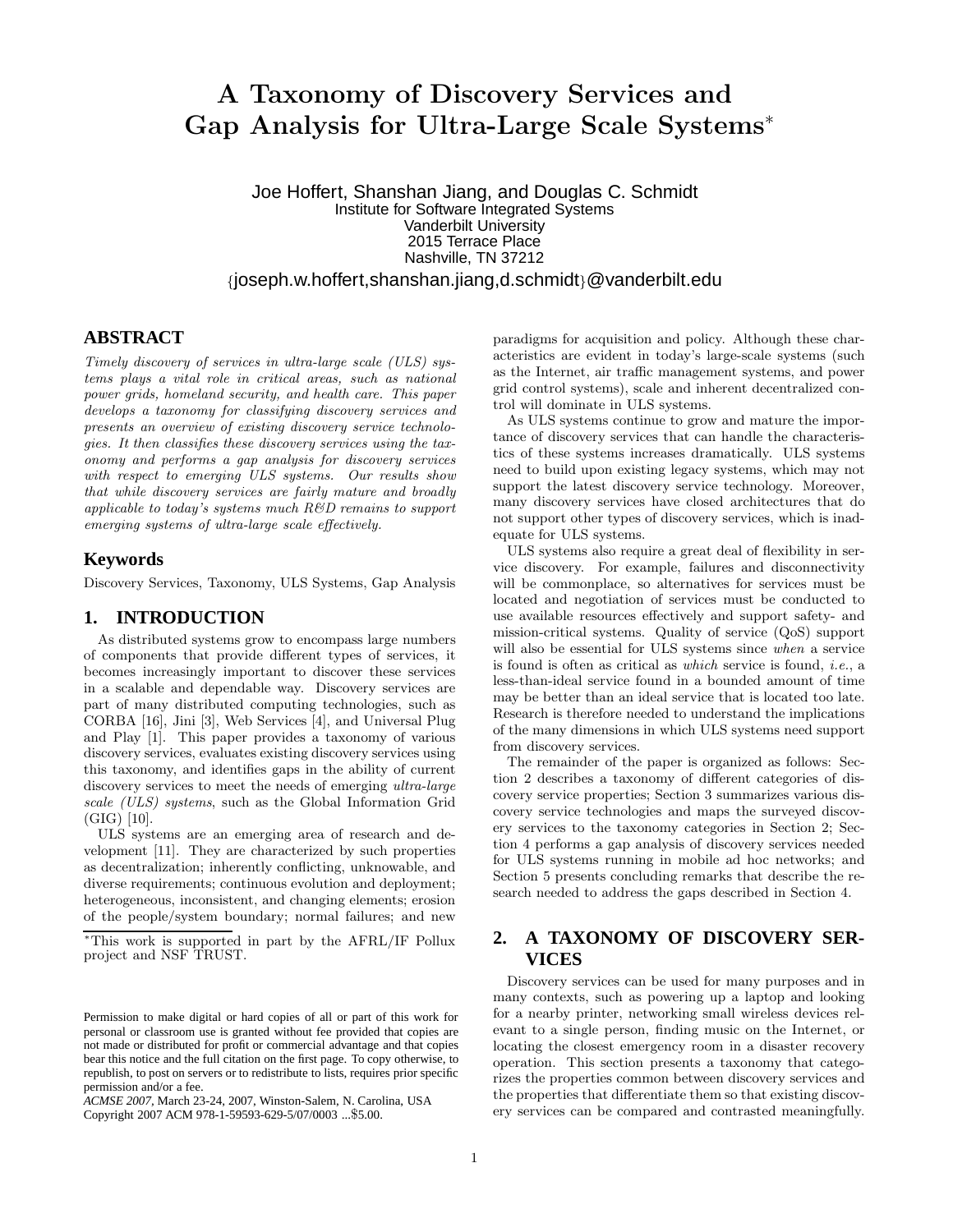Table 1 outlines the categories in this taxonomy.

| <b>Categories</b>       | <b>Alternatives</b>           |
|-------------------------|-------------------------------|
| Request granularity     | fine- vs. coarse-grained      |
| Structure discovery     | richly vs. simply structured  |
| Resource constraints    | constrained vs. unconstrained |
| Service lookup strategy | named vs. property-based      |
| Network scope and type  | LAN vs. WAN                   |
| Heterogeneity           | supported vs. not supported   |
| Discovery QoS           | supported vs. not supported   |
| Service negotiation     | supported vs. not supported   |

**Table 1: Taxonomy of Discovery Service Categories**

The categories in this taxonomy are described as follows: *•* **Request granularity.** This category includes support for fine-grained requests and coarse-grained requests. Finegrained discovery allows for very detailed requests, which can include dynamic properties of the desired service itself. An example for this property would be discovering the closest color laserjet printer with a certain DPI resolution. Coarse-grained querying, in contrast, only allows specification of general high-level capabilities, such as simply locating a printer. It has the disadvantage of decreased flexibility compared to fine-grained queries, but the advantage of easier development and use.

*•* **Structure discovery.** This category distinguishes between discovery of objects that are richly structured versus discovery of objects that have a simple structure. Richly structured objects can provide functionality that users can access programmatically via an API. An example is object references returned by distributed computing middleware, such as CORBA or Java Remote Method Invocation (RMI). Supporting the discovery of richly structured objects simplifies the development of distributed applications. This functionality can increase the overhead and complexity of a discovery service, however, since it must manage information about the kinds of objects it supports, as well as how it presents these objects so users can interact with them appropriately.

Conversely, simple structured objects, such as text or bitmapped graphical images, are homogeneous and provide little or no functionality themselves, which greatly limits user manipulation of these objects. These limits are not a concern, however, for certain types of applications, such as a web browser on a PDA. The advantage of simple structured objects is that they can be supported easily and the discovery service itself need know little or nothing about the objects themselves.

*•* **Resource constraints.** This category differentiates discovery services based on the typical resources that users of the service will have. Some discovery services are designed for highly resource constrained platforms, whereas others are not. Examples of resource constrained nodes include PDAs, cell phones, and remote sensors, as opposed to relatively resource-rich nodes, such as laptops, desktops, and servers. Whether a user is resource constrained and/or is deployed in an environment that is resource constrained affects the development of the discovery service since the discovery service will, in part, need to participate in the same environment or otherwise be constrained itself.

For instance, if memory is at a premium then coarsegrained queries might only be supported since fine-grained queries imply the use of some type of database. At the very least, fine-grained queries must be highly optimized for a particular environment and would not provide much flexibility in the types of services they support. These optimizations, in turn, limit the flexibility of queries supported.

*•* **Service lookup strategy.** Another differentiation between discovery services involves how users identify the service they want to discover. Some discovery services use names to identify services, which is analogous to the "White Pages" where telephone numbers are indexed according to people or businesses names. This type of discovery can be implemented efficiently by using the name as a key to quickly locate the appropriate service. For example, a laptop could lookup a printer by its name.

Other discovery services offer property-based service lookup akin to the "Yellow Pages" that are indexed by properties rather than names. In this case, users need not know the name of a particular service, but instead provide particular properties. For example, a laptop could also look up a printer by its properties, such as a color printer with 600 DPI and more than 200 sheets in its paper tray.

Name-based lookup is generally more efficient than propertybased lookup. It is also more limited, however, since desired properties of the retrieved service can only be implied by some means outside of the discovery service itself. Moreover, the requester of a named service must be "bootstrapped" in some fashion so that it somehow knows the name.

*•* **Network scope and type.** Some discovery services are designed for local area networks (LANs). In this case, custom network protocols can be used to communicate between users and the discovery service. For example, a discovery protocol developed atop hardware multicast is often an efficient way to locate services on a LAN.

Other discovery services are designed for wide area networks (WANs). In this case, more sophisticated protocols must be used to locate services globally, which requires larger, more complex global addresses and more state to keep track of efficient routes through large network topologies. For example, a WAN-based discovery service may need to develop spanning trees to minimize hops through the WAN. While discovery services developed for WANs will necessarily be more complex to handle a wide array of concerns, they can scale to a broader scope.

*•* **Degree of heterogeneity.** Some discovery services support heterogeneous discovery service technologies and bridge the differences between them. For instance, the client could issue a request with one discovery service technology (e.g., the CORBA Trading Service) and the discovery service would be able to retrieve an appropriate service that registered itself with a different discovery service technology  $(e.a., UDDI).$ 

Some discovery services are designed to work with just one technology. For example, Jini is designed to work with Java RMI and leverages its ability to download bytecode from a service provider into the requesting client. The advantage of such a homogeneous design is that a discovery service can be optimized to take advantage of particular characteristics of that technology.

*•* **Discovery QoS.** Most discovery services provide clients with "best effort" strategies that provide no assurance when a service will be discovered and provided to clients. A discovery service that supports QoS, in contrast, could specify service level agreements for the services it provides. For ex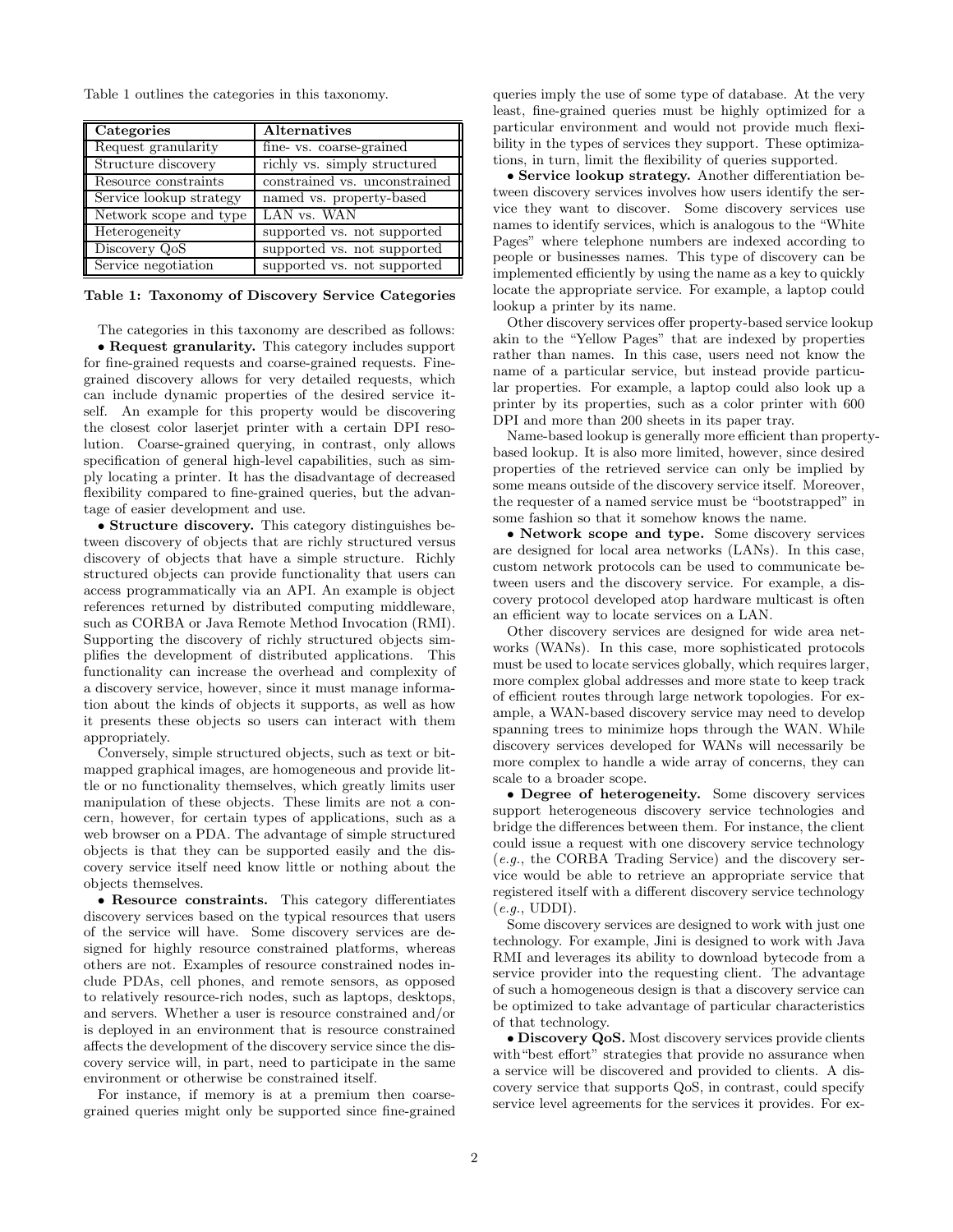ample, a discovery service client could designate that if a requested service was not located within a specified amount of time the "not-found" status would be returned.

*•* **Service negotiation.** A client of a service typically requests a particular service and the discovery service either returns (a reference to) that service or no service at all  $(e.q.,$ via the "not-found" status). A discovery service that supports negotiation of services could interact with the client to determine alternatives to the initial request should that request not be available.

The categories presented above extend earlier work by Vanthournout et al. [20], whose taxonomy helps system developers choose a discovery service appropriate for their applications. This paper, however, considers some discovery services different from theirs, including some that are still being researched (such as the Service Discovery Broker Engine [14] that provides a bridge between disparate discovery service technologies). We also enumerate different taxonomy categories that we use to classify discovery services, including service negotiation and QoS support for discovery, and evaluate discovery services in light of the requirements manifested by ULS systems, as discussed in Section 4.

## **3. DISCOVERY SERVICES OVERVIEW AND CLASSIFICATION**

This section describes the discovery services that we surveyed and taxonomizes these services based on the categories presented in Section 2. We first briefly describe the discovery services we considered for this paper.

*•* **CORBA Naming Service.** The CORBA Naming Service [18] supports discovery of objects that implement various services keyed by names, akin to the "White Pages." After a reference to an object is obtained, operations on the object can be invoked to access the designated services.

*•* **CORBA Trading Service.** The CORBA Trading Service [17] supports discovery of objects that implement various services based upon various static or dynamic properties, akin to the "Yellow Pages." As with the CORBA Naming Service, a reference to an object is obtained and operations can be invoked on the discovered object.

*•* **Jini Lookup Service.** The Jini Lookup Service [7] provides a federated way for Java clients to discover services using Java RMI. The Java client makes a request to the Jini Lookup Service and specifies an interface. The lookup service then returns a Java object matching the interface or a proxy for a non-Java service. Since this discovery service is based on Java RMI a requested object (including its bytecode and state) can be downloaded to the client. Jini's use of Java RMI enables optimizations (such as caching of objects) and flexibility (such as downloading smart proxies to the client). It can also have undesirable side effects, however, such as increased latency and jitter when first transferring the object.

*•* **Data Distribution Service (DDS) discovery services.** The Real Time Innovation (RTI) DDS and PrismTech OpenSplice implementations of the OMG DDS [19] specification provide highly configurable QoS parameters for anonymous real-time publish/subscribe. These DDS implementations also provide peer-to-peer discovery services whereby topics (which provide a unique identifier for particular data items within the global data space) can be discovered by entities that are interested in those topics (i.e., data writers

and data readers which respectively write and read data). Discovery occurs in two steps: (1) the *domain participants* (which include the local entities that are grouped by a common domain or communication enclave) send out messages to discover each other using best-effort communication and (2) the domain participants exchange information about their data writers and data readers using reliable communication.

*•* **Simple Service Discovery Protocol (SSDP).** SSDP [1] is used by UPnP to allow controllers (a.k.a. control points) to find devices and learn about device capabilities. When devices first join a network they send out short messages advertising themselves that are multicast to a wellknown address and port. The control points listen at this address and port and receive the synopsis of the device's capabilities. More detailed information can be retrieved via a URL that is supplied. Likewise, when a control point first joins the network it sends out messages that include a target or pattern used to match devices or services.

*•* **Service Location Protocol (SLP).** SLP [5] is a service discovery protocol that allows computers and other devices to find services in a LAN without prior configuration. SLP has been designed to scale from small, unmanaged networks to large enterprise networks. In SLP, a user agent, which is a software entity looking for appropriate services, emits a request message to query the types of services available. This message can be unicast or multicast and may be received by either a service agent or a directory agent. The service agent is the software entity that knows the location of one or more services and can therefore reply to the request. A dialog can occur between the user agent and the service agent if a service agent knows the location of a desired service. The optional directory agent is used as a centralized repository for the location of services, which can enhance performance since a user agent can unicast messages to a known directory agent to request a service as opposed to multicasting requests when no directory agent is available or known.

*•* **Bluetooth Service Discovery Protocol (SDP).** Bluetooth [6] supports the interconnection of a broad selection of wireless devices (e.g., mobile phones, computers, and PDAs) using short-range wireless connections. The Bluetooth SDP creates boot up connections for devices via the Logical Link Control and Adaptation Protocol (L2CAP) layer and is considered orthogonal to the discovery protocol. Users can then send request messages either to a particular device (if it is known) or to the unknown devices in the piconet (which is the short-range, ad-hoc network automatically created, modified, and deleted as devices enter and leave radio range). These request messages can relay various types of requests (i.e., listing of available services, query for a particular service with or without specific attributes).

*•* **Universal Description, Discovery, and Integration (UDDI).** UDDI [12] is a platform-independent, XMLbased registry for businesses to list themselves and their services on the Internet. At its inception the targeted industry was business-to-business (B2B) service delivery. UDDI creates various service description templates and registers them in the UDDI Business Registry (UBR). Businesses then instantiate and fill in applicable templates with the services they support. These service descriptions are registered with the UBR, which gives each service and business registration a unique ID. Users can query the registry to discover desired services. As part of registration, businesses store in-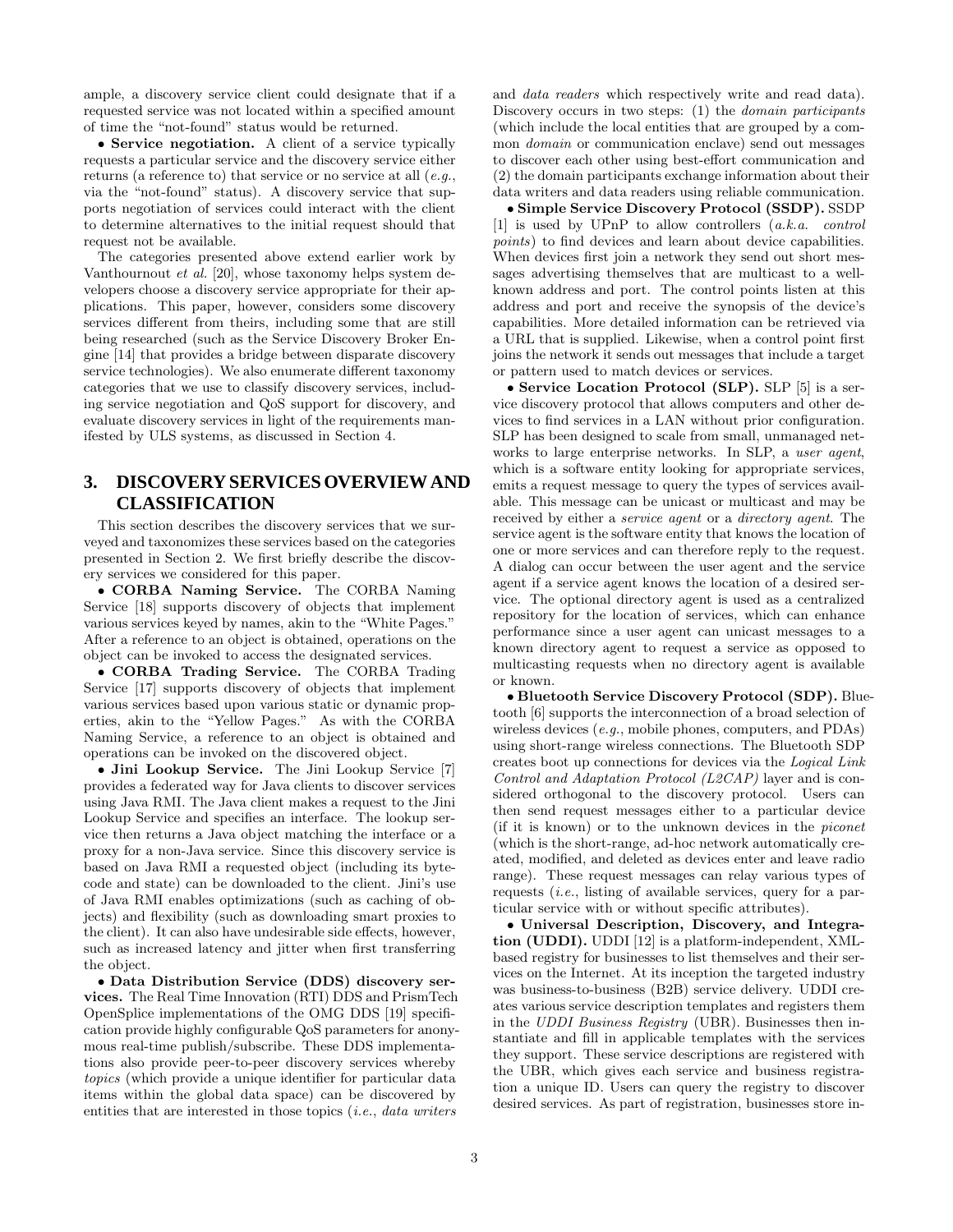| <b>Discovery</b><br><b>Service</b>     | <b>Request</b><br>Granularity |              | <b>Structured</b><br>Discovery? |                | <b>Resource</b> | <b>Constrained?</b> | <b>Named</b><br><b>Service</b><br>Lookup? | <b>Network</b><br><b>Scope</b> |              | Heterogeneity? |     | <b>Discovery</b><br>QoS? |             | <b>Service</b><br><b>Negotiation?</b> |     |              |
|----------------------------------------|-------------------------------|--------------|---------------------------------|----------------|-----------------|---------------------|-------------------------------------------|--------------------------------|--------------|----------------|-----|--------------------------|-------------|---------------------------------------|-----|--------------|
| <b>Options</b>                         | Fine                          | Coarse       | Yes                             | N <sub>0</sub> | Yes             | N <sub>0</sub>      | Yes                                       | N <sub>0</sub>                 | LAN          | <b>WAN</b>     | Yes | No                       | Yes         | N <sub>0</sub>                        | Yes | No           |
| <b>CORBA</b><br>Naming Service         |                               | X            | X                               |                |                 | X                   | X                                         |                                |              | X              |     | X                        |             | X                                     |     | X            |
| <b>CORBA</b><br><b>Trading Service</b> | $\mathbf{X}$                  |              | $\mathbf{X}$                    |                |                 | $\mathbf X$         |                                           | $\mathbf{X}$                   |              | $\mathbf{X}$   |     | $\mathbf{X}$             |             | $\mathbf{X}$                          |     | $\mathbf{X}$ |
| Jini Lookup<br>Service                 | $\mathbf{X}$                  |              | $\mathbf{X}$                    |                |                 | $\mathbf{X}$        |                                           | X                              | $\mathbf{X}$ |                |     | $\mathbf{X}$             |             | $\mathbf{X}$                          |     | $\mathbf{X}$ |
| Surveyed DDS<br>Implementations        | ${\bf X}^1$                   | $\mathbf{X}$ | X                               |                |                 | $\mathbf X$         |                                           | X                              |              | $\mathbf x$    |     | $\mathbf{X}$             | ${\bf X}^2$ |                                       |     | $\mathbf{X}$ |
| <b>SSDP</b>                            | $\mathbf{X}$                  |              | $\mathbf{X}$                    |                |                 | $\mathbf{X}$        |                                           | $\mathbf{X}$                   | $\mathbf{X}$ |                |     | $\mathbf{X}$             |             | $\mathbf{X}$                          |     | $\mathbf{X}$ |
| <b>SLP</b>                             | $\mathbf{X}$                  |              | X                               |                |                 | X                   |                                           | X                              | $\mathbf{X}$ |                |     | X                        |             | X                                     |     | $\mathbf{X}$ |
| <b>Bluetooth SDP</b>                   |                               | $\mathbf{X}$ | $\mathbf{X}$                    |                | $\mathbf{X}$    |                     |                                           | X                              | $\mathbf{X}$ |                |     | $\mathbf{X}$             |             | $\mathbf{X}$                          |     | $\mathbf{X}$ |
| <b>UDDI</b>                            | $\mathbf{X}$                  |              | X                               |                |                 | $\mathbf X$         |                                           | X                              |              | X              |     | X                        |             | $\mathbf{X}$                          |     | $\mathbf{X}$ |
| <b>JXTA</b>                            | $\mathbf{X}$                  |              | $\mathbf{X}$                    |                | $\mathbf{X}$    |                     |                                           | $\mathbf{X}$                   |              | $\mathbf{X}$   |     | $\mathbf{X}$             |             | $\mathbf{X}$                          |     | $\mathbf{X}$ |
| Gnutella                               |                               | X            |                                 | $\mathbf{X}$   |                 | X                   | $\mathbf{X}$                              |                                |              | X              |     | X                        |             | X                                     |     | $\mathbf{X}$ |
| Napster                                |                               | $\mathbf X$  |                                 | $\mathbf{X}$   |                 | X                   | $\mathbf{X}$                              |                                |              | $\mathbf{X}$   |     | $\mathbf{X}$             |             | $\mathbf{X}$                          |     | $\mathbf{X}$ |

1 The DDS implementations surveyed provide coarse-grained request granularity when discovering participants and fine-grained

granularity when discovering data readers and data writers.<br><sup>2</sup> The DDS implementations surveyed provide limited quality of service support for discovery by specifying metatraffic transport priorities and restricting nodes that are able to connect.

**Figure 1: Classification of Discovery Services**

formation about themselves in the "White Pages," information about their category of business in the "Yellow Pages," and information about how other businesses should conduct business with them in the "Green Pages." UBRs can either be public (where any business can query for the service of another business) or private (which are used within organizations to advertise services).

*•* **JXTA.** JXTA [9] is a set of open-source XML-based protocols that allow connected devices on the network to communicate and collaborate with other connected devices. The intended devices range from cell phones and wireless PDAs to PCs and servers. JXTA supports a peer-to-peer (P2P) paradigm where a network overlay is formed to allow direct communication even if a peer is behind a firewall or a network address translation (NAT) service. Two classifications of peers are used when developing the network overlay: (1) an edge peer, such as a low-bandwidth device with transient connectivity, and  $(2)$  a *super-peer*, which is a proxy for other peers that would not otherwise communicate (e.g., edge peers on different subnets or peers hidden behind a firewall or NAT service).

*•* **Gnutella.** Gnutella [2] is a resource sharing network used primarily to exchange files. It uses a P2P architecture that enables clients to also be servers. When a client initiates a query for a resource it contacts the list of peers that it knows. With the network overlay scheme Gnutella employs, if the contacted peers do not have the resource they forward the request onto the peers which they know. This forwarding continues until a hop count  $(a.k.a.$  time-to-live) value is reached. If the resource is found the provider peer contacts the client peer directly and the two can initiate the transfer of the resource.

*•* **Napster.** Napster [8] uses a P2P architecture for discovering songs that can be played with an MP3 device. Napster differs from Gnutella in that it uses a centralized registry with a well known IP address and port number that users query for song selections. Once the registry matches the queries the locations of the peers supplying the requested songs are provided to the client. Direct P2P transfer of audio files can then commence, with the client requesting files from peers (via Napster transfer or by some other means).

Figure 1 shows the classification of the discovery services outlined above using the categories described in Section 2.

## **4. ANALYZING GAPS IN DISCOVERY SER-VICE SUPPORT FOR ULS SYSTEMS**

This section presents a gap analysis of the properties summarized in Table 2 to indicate which discovery services capabilities must be enhanced to support the needs of emerging ULS systems. Figure 1 shows that the discovery services we surveyed in Section 3 have little or no support for three categories in our discovery service taxonomy: (1) heterogeneity, (2) discovery QoS, and (3) service negotiation. Although many conventional distributed systems do not need these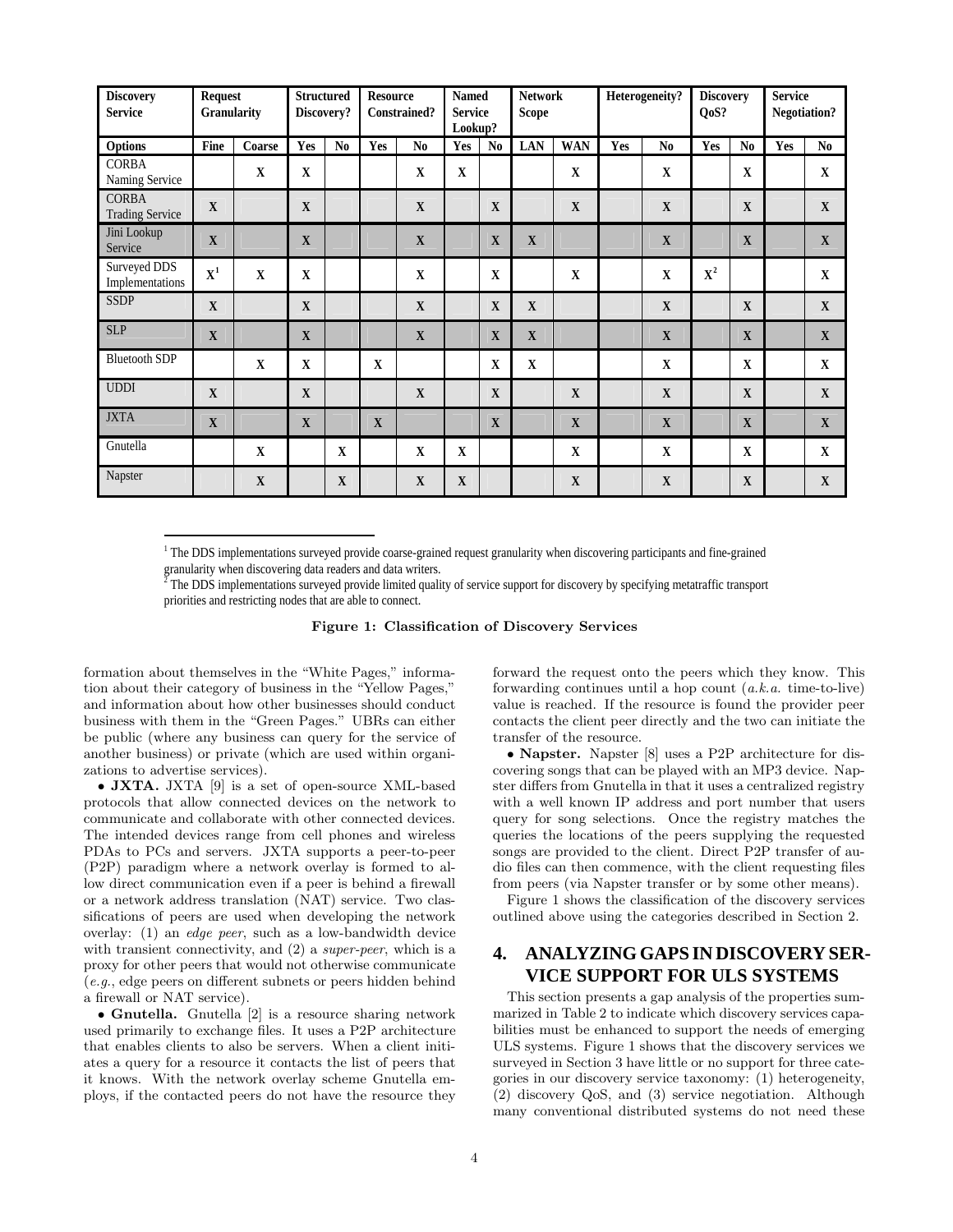| <b>Categories</b>      | Need                     | <b>Status</b>                                      |
|------------------------|--------------------------|----------------------------------------------------|
| <b>Heterogeneity</b>   | Support legacy services  | Initial R&D                                        |
| Discovery QoS          | Mission-critical systems | Some COTS support                                  |
| Service negotiation    | Flexibility              | Needs scaling-up $R\&D$                            |
| Network scope and type | ULS systems              | Needs scaling-up and intermittent connectivity R&D |

**Table 2: Gap Analysis Properties**

discovery service capabilities, they are critically important for emerging ULS systems. Moreover, the requirements of ULS systems push certain properties (such as network scope and dynamic services) of conventional discovery service implementations beyond what they can currently handle, as discussed below.

*•* **Heterogeneity.** Many discovery services today only work with a single technology (e.g., CORBA or Java) and do not support different types of underlying discovery protocols. Heterogeneity plays an important role for ULS systems, however, which must integrate legacy applications and technologies that use existing discovery services. The effort to migrate these systems to a single common discovery service or to reimplement existing functionality would be monumental and cost-prohibitive. Discovery services for ULS systems will therefore need to accommodate currently existing discovery services. The use of federations and gateways have been used in other areas (e.g., networking protocols, enterprise service buses) and can provide architectural guidance to incorporate heterogeneous discovery services.

Some examples of work done to support heterogeneous discovery services include the Service Discovery Broker Engine [14], which provides (1) a gateway that locates services across heterogeneous discovery services (e.g., Jini Lookup Service and SLP) and (2) federation of Service Discovery Brokers for scalability. Friday et al. [13] identify key limitations of existing discovery services for ubiquitous computing applications, enumerate requirements for effective support, summarize the design of an appropriate discovery architecture, and present the lessons learned from prototype development. We found no industry standards or commercial products, however, that support heterogeneity. The work that has been done can be categorized as initial research into this area.

*•* **Discovery QoS.** In ULS systems the right answer delivered too late will be the wrong answer. Discovery services for ULS systems will therefore need to support QoS capabilities for finding services. This QoS is distinct from the QoS that a service might provide once it is discovered.

For example, consider the QoS requirements needed for discovery services in disaster recovery, such as in the aftermath of a hurricane hitting a large metropolitan area. Critical services would need to be found in a timely manner, e.g., information from monitors on levee walls during floods from excessive rains, since late responses could be disastrous. This scenario is just one of many examples of how discovery QoS can be crucial to acceptable performance. Other examples involve different kinds of QoS, such as specifying when and at what rate a discovery service might on its own search for new, updated, or removed services.

The DDS discovery services in our survey provide limited QoS for discovery by specifying metatraffic transport priorities and restricting nodes that are able to connect. While this provides some initial support of rudimentary QoS for discovery services it does not enable solutions for the disaster recover scenario outlined above. Much more work is needed, therefore, to identify and address discovery QoS requirements for ULS systems.

*•* **Service negotiation.** Most discovery services only retrieve services as requested by clients, i.e., the clients either get what they asked for in whole or they get nothing, but there is no negotiation of services. An example of negotiation could be a client looking for a particular service with particular attributes that is not available. The discovery service might negotiate with the client to see if there are other available services that are close to what the client wants. The provided service might not be ideal, but it might be better than no service at all.

Negotiation of services is essential in ULS systems. Again, consider the hurricane disaster recovery described above. Rescuers are tasked with finding people stranded by high water and bringing them to safety. As the rescuers find survivors they realize some need immediate medical attention, so they seek to discover the appropriate health care facility. Unfortunately, due to the wide-scale impact of the disaster the appropriate health care facility is inundated with patients and has no capacity. In this instance, the next best plan would be to find a health care facility (e.g., a paramedic facility at a fire station) that might not be ideal but is better than no facility at all.

In cases like this, finding a less optimal service in time is better than finding an ideal service too late. Research on service negotiation may therefore be able to leverage work on QoS of the discovery service itself, as described above. Although there is a large body of literature on negotiation strategies for multi-agent systems [15], this work must be scaled up to the scope of ULS systems and integrated into discovery service implementations.

*•* **Network scope and type.** An important property of discovery services for ULS systems will be support for networks that are broader in scope and more dynamic than today's conventional fixed LANs. By their very nature, ULS systems will run in WANs, and increasingly will involve mobile ad hoc networks (MANETs). As a result, significant R&D will be required on discovery services that can operate robustly in environments characterized by distributed control, configuration, and administration, i.e., that exhibit (1) lack of centralized control, (2) self-organization and selfrestoration, (3) transmission through multiple hops, and (4) frequent link failures and changes of network topologies.

While most discovery services can discover services dynamically, ULS systems require even greater dynamism in the WANs and MANETs outlined above. Services must be discovered in a timely and reliable manner and the window of time that a service is available may be very short and/or sporadic. For example, an aircraft or satellite might only be in contact with a discovery service on the ground briefly due to inclement weather conditions or terrain obstructions.